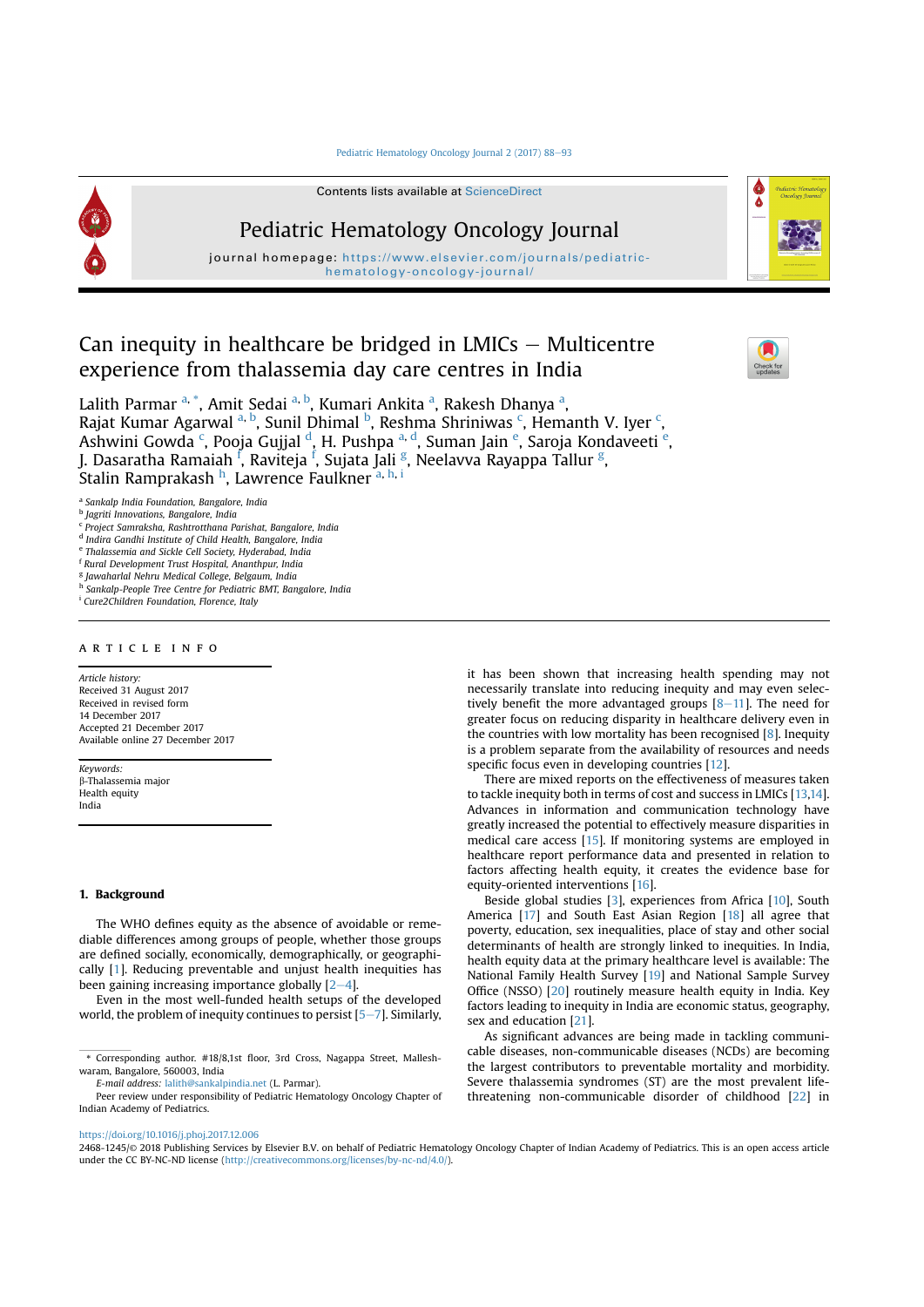| <b>Abbreviations</b> |                                                   |  |  |  |  |
|----------------------|---------------------------------------------------|--|--|--|--|
| <b>ST</b>            | Severe Thalassemia                                |  |  |  |  |
| <b>PTH</b>           | Pre-transfusion Hemoglobin                        |  |  |  |  |
| BPI.                 | Below poverty line                                |  |  |  |  |
| API.                 | Above poverty line                                |  |  |  |  |
| IGI                  | Indira Gandhi Institute of Child Health           |  |  |  |  |
| <b>SAM</b>           | Project Samraksha                                 |  |  |  |  |
| <b>TSC</b>           | Thalassemia and Sickle Cell Society               |  |  |  |  |
| <b>RDT</b>           | Rural Development Trust                           |  |  |  |  |
| KLE.                 | Jai Shivshakti Centre for Thalassemia (Jawaharlal |  |  |  |  |
|                      | Nehru Medical College)                            |  |  |  |  |
| IOR                  | Inter-quartile range                              |  |  |  |  |
|                      |                                                   |  |  |  |  |

South-East Asia and a major financial burden  $[23-25]$ . Children suffering from severe thalassemia syndromes (ST) require periodic blood transfusions for life. Beside transfusions, the management of ST also involves control of iron overload, replacement of nutrients, regular monitoring, prevention and management of several complications etc. As a result of high costs and poor local availability of treatment, the WHO estimates that nearly 90% of transfusion dependant patients are not adequately transfused [26]. The need for equity in healthcare is exceptionally important for ST because the quality of chronic management has a direct relation to mortality  $[27-29]$ . In India, as the public healthcare sector is beginning to define programs for care and management of hemoglobinopathies [30], there is a need to setup mechanisms to ensure that such interventions reach all sections of society and that critical outcomes are measurable on a regular basis.

We reviewed the experience from five non-profit centres dedicated to providing care and management for thalassemia. These centres use technology-driven healthcare delivery and shared common practices aimed at strengthening the delivery of care to thalassemia patients. Our study evaluates the equity in care achieved at these five centres and proposes a model which could be used to measure equity of care delivery in the context of thalassemia.

# 2. Aim

To evaluate the performance of thalassemia centres in providing equitable healthcare to patients suffering from ST based upon known determinants of health inequity in India.

# 3. Materials and methods

This is a retrospective analysis which compared health indicators associated with ST management on various factors known to contribute to inequity in healthcare for five centres in India, namely Indira Gandhi Institute of Child Health  $-$  Bangalore(IGI), Project Samraksha (Rashtrotthana Parishat) - Bangalore(SAM), Thalassemia and Sickle Cell Society  $-$  Hyderabad(TSC), Rural Development Trust - Ananthpur(RDT) and Jai Shivshakti Centre for Thalassemia (Jawaharlal Nehru Medical College) - Belgaum(KLE).

Participating centres uniformly used ThalCare<sup>TM</sup> – an application platform intended to support the end-to-end care and management of ST. The role of ThalCare in management of thalassemia is described elsewhere [31]. Patient demographics, key information associated with their care and management and significant events associated with their treatment were uniformly recorded by each centre on ThalCare in a prospective manner.

IGI is located in a government hospital while the others are located in private non-profit Non-Governmental Organisations (NGOs). IGI, SAM and KLE were supported with financial resources and knowledge-management by Sankalp India Foundation, (a NGO facilitating collaboration for thalassemia management) while the other two centres collaborated with the Sankalp network only for knowledge management.

We chose pre-transfusion haemoglobin(PTH) and serum ferritin level as the health indicator which we could use to measure health equity in care and management of ST. PTH is an indicator of transfusion services while serum ferritin is an indicators of the access and compliance to the critical iron chelation therapy.

We searched PubMed and the grey literature for "social determinants" "non-communicable" and "health equity" etc. to identify the social determinants leading to inequity. Work which specifically related to the issues seen in the LMICs was prioritised. The four chosen social determinants to inequity were the economic status (defined as whether the family was above or below the poverty line), sex, distance from the centre (defined as whether the patient came for treatment from within or more than 150 km) and maximum education of either of the parent (defined as whether the parents received education upto matriculation level $<sup>1</sup>$  or not).</sup>

The data available from ThalCare was summarised using Microsoft Excel and further analysed using R (version 3.3.2). Mann-Whitney test was used to determine if the difference between the health indicators across various influencing factors was significant and  $p = .05$  was used as cut-off for statistical significance (see Table 1).

# 4. Results

We measured the equity in healthcare based upon economic background, sex, distance of the centre from patient's house and parental education. A total of 1507 patients and 17929 visits and 2775 ferritin reports between April 2016 and March 2017 were analysed. Table 2 summarises the impact of various social determinants on PTH while Table 3 summarises the impact on ferritin level. Some patients could not be categorised in either group because of missing data and were omitted from the analysis.

Economic background: Aggregating all the centres, the PTH was significantly lower for BPL patients ( $p < .0001$ ). In 2 centres the patients from below poverty line (BPL) families had lower median PTH compared to those from above poverty line (APL) families and the difference was very significant only in 1 centre ( $p = .0001$ ). Two centres had same median PTH ( $p = .051$  and  $p = .08$ ). One centre has only those patients who are BPL and hence was omitted for this analysis(see Table 2).

Overall, there was no difference in the median ferritin levels of patients above and below poverty line ( $p = .42$ ). The ferritin level was significantly higher for BPL patients in 1 centre  $(p < .0001)$ while it was significantly lower in another centre ( $p = .004$ ).

Sex: In the whole group, females had significantly better PTH  $(p < .0001)$ . In 4 of the five centres females had better median PTH than males and the difference was significant in all centres,  $p = .046$ to p < .0001 respectively. There was no difference observed in the remaining centre.

Females had lower median ferritin levels in whole group( $p = .16$ ) and also in 4 of the 5 centres though the difference between ferritin levels between females and males was not significant in any of the centres ( $p = .11$  to  $p = .94$ ).

Distance: When all patients were put together the difference in PTH was found to be significant ( $p < .0001$ ), in-spite of 4 centres

 $\frac{1}{1}$  Matriculation is same as final year of high school or tenth grade.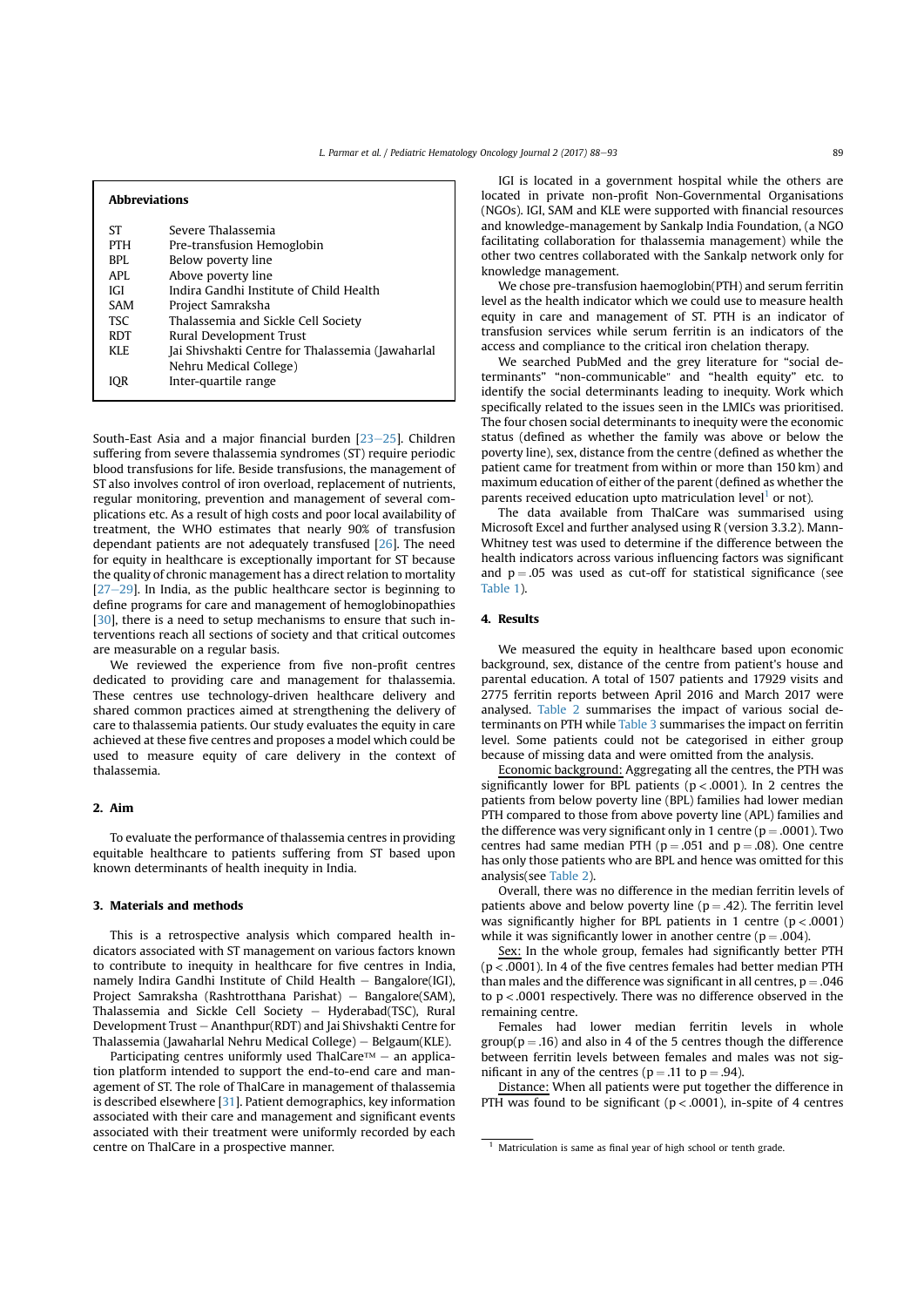## Table 1

# Enrolment information.

|                                    |                      | <b>IGI</b>                   | SAM                      | <b>TSC</b>                                                 | <b>RDT</b>               | <b>KLE</b>               | Overall    |
|------------------------------------|----------------------|------------------------------|--------------------------|------------------------------------------------------------|--------------------------|--------------------------|------------|
| Host institution                   |                      | Attached to a major academic | Attached to a            | Attached to a                                              | Attached to a            | Attached to a            |            |
|                                    |                      | children's hospital          |                          | standalone blood bank standalone blood bank rural hospital |                          | medical college          |            |
| Setup                              |                      | Government                   | Private (Non-Profit)     | Private (Non-Profit)                                       | Private (Non-<br>Profit) | Private (Non-<br>Profit) |            |
| Using ThalCare since               |                      | $Nov-11$                     | Aug- $13$                | $Nov-14$                                                   | Aug-15                   | Mar-16                   |            |
| Number of patients                 |                      | 272                          | 271                      | 707                                                        | 83                       | 174                      | 1507       |
| Median Patient age (in years)      |                      | 6.5                          | 9.1                      | 6.6                                                        | 8.4                      | 8.4                      | 7.7        |
| Age Range (in years)               |                      | $(0.6 \text{ to } 23.88)$    | $(0.3 \text{ to } 44.3)$ | $(0.3 \text{ to } 45.3)$                                   | $(0.5 \text{ to } 15.8)$ | $(0.9 \text{ to } 26.4)$ | $(0.3)$ to |
|                                    |                      |                              |                          |                                                            |                          |                          | 45.3)      |
| Patients more than 18 years of age |                      | 7                            | 7                        | $\Omega$                                                   | 54                       | 58                       | 126        |
|                                    |                      | (2.6%)                       | (4%)                     | (0%)                                                       | (20%)                    | (8.2%)                   | $(8.4\%)$  |
| Economic distribution              | <b>Above Poverty</b> | 29                           | 77                       | 52                                                         | 0                        | 19                       | 177        |
|                                    | Line                 | (11%)                        | (28%)                    | (7%)                                                       | (0%)                     | (11%)                    | (12%)      |
|                                    | <b>Below Poverty</b> | 238                          | 188                      | 608                                                        | 83                       | 135                      | 1170       |
|                                    | Line                 | (88%)                        | (69%)                    | (86%)                                                      | $(100\%)$                | (78%)                    | (78%)      |
| Sex distribution                   | Male                 | 159                          | 159                      | 418                                                        | 56                       | 109                      | 901        |
|                                    |                      | (58%)                        | (59%)                    | (59%)                                                      | (67%)                    | (63%)                    | (60%)      |
|                                    | Female               | 113                          | 112                      | 289                                                        | 27                       | 65                       | 606        |
|                                    |                      | (42%)                        | (41%)                    | (41%)                                                      | (33%)                    | (37%)                    | (40%)      |
| Distance from care                 | Less than            | 171                          | 199                      | 432                                                        | 81                       | 158                      | 1041       |
| centre distribution                | 150km                | (63%)                        | (73%)                    | (61%)                                                      | (98%)                    | (91%)                    | (69%)      |
|                                    | Greater than         | 101                          | 72                       | 275                                                        | $\overline{2}$           | 16                       | 466        |
|                                    | 150km                | (37%)                        | (27%)                    | (39%)                                                      | (2%)                     | (9%)                     | (31%)      |
| Parent's maximum                   | Matriculation        | 70                           | 124                      | <b>NA</b>                                                  | <b>NA</b>                | <b>NA</b>                | 194        |
| education                          | and above            | (26%)                        | (46%)                    |                                                            |                          |                          | (13%)      |
|                                    | Below                | 143                          | 32                       | <b>NA</b>                                                  | <b>NA</b>                | <b>NA</b>                | 175        |
|                                    | Matriculation        | (53%)                        | (12%)                    |                                                            |                          |                          | (12%)      |

Participating centres uniformly used ThalCare™ — an application platform intended to support the end-to-end care and management of ST. The role of ThalCare in man-<br>agement of thalassemia is described elsewhere [31]. Patie

# Table 2

 $\overline{\phantom{a}}$ 

Impact of social determinants on pre-transfusion haemoglobin levels across the centres.

| Centre         | Median                                 | IQR <sup>a</sup> | N     | Median                     | IOR         | N     | P Value |
|----------------|----------------------------------------|------------------|-------|----------------------------|-------------|-------|---------|
|                | Above Poverty Line                     |                  |       | <b>Below Poverty Line</b>  |             |       |         |
| IGI            | 9.4                                    | 8.6 to 10.3      | 315   | 9.4                        | 8.4 to 10.1 | 2895  | .051    |
| <b>KLE</b>     | 8.7                                    | 8.0 to 9.5       | 272   | 8.7                        | 7.8 to 9.4  | 1895  | .54     |
| SAM            | 9.3                                    | 8.4 to 10.0      | 947   | 9.2                        | 8.4 to 10.0 | 2124  | .08     |
| <b>TSC</b>     | 8.5                                    | 7.8 to 9.3       | 628   | 8.4                        | 7.5 to 9.1  | 6876  | .0001   |
| <b>Overall</b> | 9                                      | 8.2 to 9.8       | 2162  | 8.7                        | 7.8 to 9.5  | 13805 | < .0001 |
| <b>Sex</b>     |                                        |                  |       |                            |             |       |         |
| Centre         | Male<br>Median                         |                  |       | Female<br>Median           |             |       | P Value |
|                |                                        | <b>IOR</b>       | N     |                            | <b>IOR</b>  | N     |         |
| <b>IGI</b>     | 9.3                                    | 8.4 to 10.1      | 1945  | 9.4                        | 8.5 to 10.3 | 1321  | .046    |
| <b>KLE</b>     | 8.6                                    | 7.7 to 9.4       | 1547  | 8.8                        | 8.0 to 9.5  | 879   | .003    |
| <b>RDT</b>     | 9                                      | 8.0 to 9.9       | 731   | 9                          | 8.0 to 9.8  | 309   | 8.      |
| <b>SAM</b>     | 9.1                                    | 8.3 to 9.9       | 1875  | 9.4                        | 9.3 to 9.5  | 1229  | < .0001 |
| <b>TSC</b>     | 8.3                                    | 7.5 to 9.1       | 4822  | 8.5                        | 7.6 to 9.2  | 3075  | < .0001 |
| <b>Overall</b> | 8.7                                    | 7.8 to 9.5       | 10920 | 8.9                        | 8.0 to 9.7  | 6813  | < .0001 |
|                | Distance from home to treatment centre |                  |       |                            |             |       |         |
| Centre         | Less than equal 150 km                 |                  |       | More than 150 km           |             |       | P Value |
|                | Median                                 | <b>IOR</b>       | N     | Median                     | <b>IQR</b>  | N     |         |
| <b>IGI</b>     | 9.4                                    | 8.5 to 10.1      | 2055  | 9.4                        | 8.5 to 10.1 | 1211  | .68     |
| <b>KLE</b>     | 8.7                                    | 7.9 to 9.4       | 2240  | 8.7                        | 7.6 to 9.5  | 186   | .68     |
| <b>RDT</b>     | 9                                      | 8.0 to 9.9       | 1019  | 9.4                        | 7.7 to 10.0 | 21    | .89     |
| <b>SAM</b>     | 9.2                                    | 8.4 to 10.0      | 2353  | 9.2                        | 8.1 to 10.0 | 751   | .37     |
| <b>TSC</b>     | 8.5                                    | 7.6 to 9.2       | 5131  | 8.2                        | 7.4 to 9.0  | 2766  | < .0001 |
| <b>Overall</b> | 8.8                                    | 7.9 to 9.6       | 12798 | 8.6                        | 7.7 to 9.6  | 4935  | < .0001 |
|                | <b>Highest education of parent</b>     |                  |       |                            |             |       |         |
| Centre         | <b>Matriculation and above</b>         |                  |       | <b>Up-to Middle School</b> |             |       | P Value |
|                | Median                                 | <b>IQR</b>       | N     | Median                     | <b>IQR</b>  | N     |         |
| <b>IGI</b>     | 9.4                                    | 8.5 to 10.1      | 851   | 9.4                        | 8.5 to 10.1 | 1743  | .99     |
| <b>SAM</b>     | 9.2                                    | 8.4 to 9.9       | 1331  | 9                          | 8.1 to 9.8  | 415   | .01     |
| Overall        | 9.3                                    | 8.4 to 10.0      | 2198  | 9.3                        | 8.4 to 10.1 | 2231  | .2      |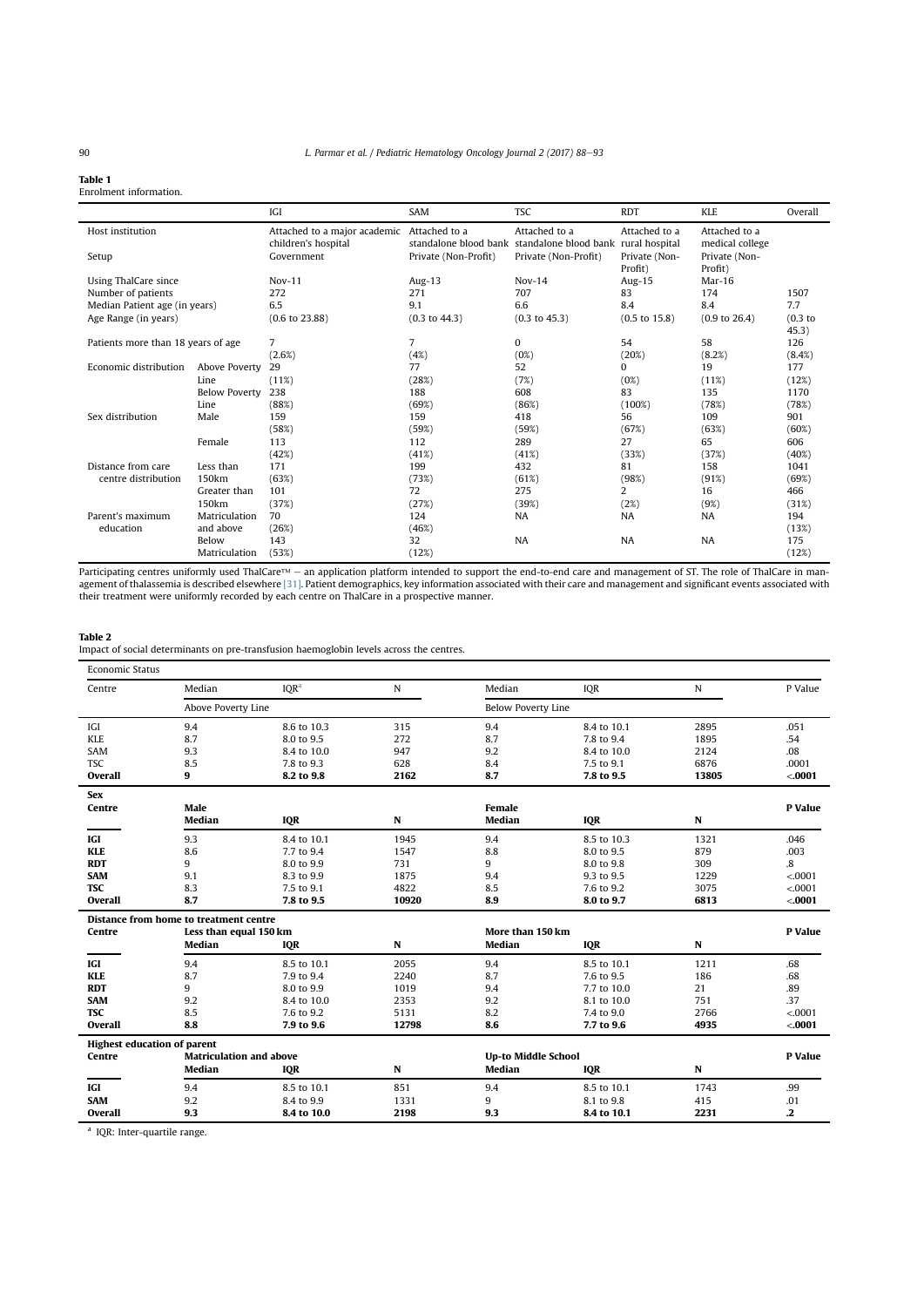## Table 3

| Impact of social determinants on median ferritin(ng/ml) levels across centres. |  |
|--------------------------------------------------------------------------------|--|
|--------------------------------------------------------------------------------|--|

| Median<br>IQR <sup>a</sup><br>Centre<br>N<br>Median<br><b>IOR</b><br>N              | P Value   |
|-------------------------------------------------------------------------------------|-----------|
|                                                                                     |           |
| Above Poverty Line<br><b>Below Poverty Line</b>                                     |           |
| 2580<br>1845 to 3730<br>63<br>2320<br>1598 to 3280<br>577<br>IGI                    | $\cdot$ 1 |
| <b>KLE</b><br>4170<br>63<br>2670<br>2015 to 5642<br>1664 to 4635<br>425             | .004      |
| 2556<br>1738 to 3670<br>227<br>3356<br>2188 to 4377<br>560<br>SAM                   | < .0001   |
| <b>TSC</b><br>37<br>2513<br>1461 to 3383<br>2818<br>1814 to 4230<br>382             | .06       |
| Overall<br>2681<br>2745<br>1764 to 3897<br>390<br>1760 to 4060<br>1947              | .42       |
| <b>Sex</b>                                                                          |           |
| Male<br><b>Female</b><br>Centre                                                     | P Value   |
| Median<br><b>IQR</b><br>N<br>Median<br><b>IOR</b><br>N                              |           |
| <b>IGI</b><br>2400<br>1690 to 3365<br>388<br>2260<br>1520 to 3300<br>262            | .11       |
| <b>KLE</b><br>2986<br>355<br>2728<br>201<br>1731 to 4867<br>1699 to 4923            | .45       |
| <b>RDT</b><br>2598<br>2367<br>68<br>1458 to 4324<br>154<br>1600 to 3222             | .11       |
| 3240<br>SAM<br>3046<br>1960 to 4203<br>473<br>2021 to 4153<br>335                   | .7        |
| <b>TSC</b><br>2812<br>269<br>2792<br>164<br>1805 to 4184<br>1804 to 4057            | .94       |
| Overall<br>1639<br>2710<br>1729 to 3930<br>1030<br>2740<br>1772 to 4130             | .16       |
| Distance from home to treatment centre                                              |           |
| More than 150 km<br>Centre<br>Less than equal 150 km                                | P Value   |
| Median<br>Median<br>N<br><b>IOR</b><br>N<br><b>IOR</b>                              |           |
| 2320<br>IGI<br>1583 to 3508<br>455<br>2415<br>1660 to 3280<br>238                   | .95       |
| 2886<br><b>KLE</b><br>1738 to 4916<br>517<br>2240<br>1585 to 4210<br>44             | .15       |
| <b>RDT</b><br>3239<br>$\overline{7}$<br>2443<br>1473 to 3891<br>215<br>2253 to 3810 | .41       |
| SAM<br>3090<br>657<br>3009<br>1944 to 4144<br>1974 to 4138<br>188                   | .62       |
| <b>TSC</b><br>2732<br>1672 to 3992<br>280<br>2919<br>1956 to 4360<br>174            | .15       |
| Overall<br>2742<br>1738 to 4090<br>2124<br>2680<br>1775 to 3913<br>651              | .47       |
| <b>Highest education of parent</b>                                                  |           |
| <b>Matriculation and above</b><br>Centre<br><b>Up-to Middle School</b>              | P Value   |
| Median<br>N<br>Median<br>N<br><b>IQR</b><br>IQR                                     |           |
| IGI <sub>p</sub><br>362<br>2545<br>1850 to 3610<br>182<br>1965<br>1440 to 2930      | .0001     |
| SAM <sup>c</sup><br>2781<br>335<br>4260<br>97<br>1753 to 3864<br>3431 to 4826       | < .0001   |
| 2634<br>1770 to 3793<br>520<br>2323.5<br>1560 to 3820<br>478<br>Overall             | .24       |

<sup>a</sup> IQR: Inter-quartile range.

 $<sup>b</sup>$  Median age: 5.6 years IQR: 2.8–9.8 years.</sup>

 $c$  Median age: 9.8 years IQR: 4.8-15.2 years.

showing no adverse impact of distance. There was no difference seen in PTH for patients coming from distances more and less than 150 km away from the centre in 3 of the 5 centres ( $p = .37$  to  $p = .68$ ). In one centre median PTH was higher for the patients coming from more than 150 km away thought it was not statistically significant ( $p = .89$ ). In the remaining centre, PTH was significantly lower for patients from distances more than 150 km  $(p < .0001)$ .

The number of visits for blood transfusion per year were significantly lesser( $p < .0001$ ) for patients coming from distances more than 150 km for the whole group. The centre which had a significant difference in the PTH was also the one which had significantly different number of visits per year( $p < .0001$ ).

Similarly, the overall group showed no impact of travel on median ferritin levels ( $p = .47$ ). Patients travelling from more than 150 km away had slightly higher ferritin levels in 3 centres but the difference was not significant in any of the 5 centres ( $p = .15$  to  $p = .95$ ).

Education level: Data on parental education was available only from 2 of the 5 centres for a limited number of patients. The whole group showed no significant difference ( $p = .2$ ). Children of parents who received education of matriculation or above had similar median PTH in 1 centre ( $p = .99$ ) while it was significantly higher in the other centre  $(p = .01)$ .

Overall, no impact of parental education on ferritin was observed ( $p = .24$ ). Median ferritin was significantly higher for patients from more educated families in 1 centre ( $p = .0001$ ) while it was significantly lower in the other centre ( $p < .0001$ ).

#### 5. Discussion

Technology-driven management of thalassemia enabled structured review of the outcome of care being delivered on various determinants of social inequity retrospectively.

#### 5.1. Impact of economic status

As reported elsewhere [3,20] economic status is expected to create significant gaps in access to healthcare but three of the four centres did not have significant impact of economic status on PTH. The overall impact on PTH is significant because of the larger number of patients in the only centre where inequity was significant. Equity may have been achieved because provisioning of blood, blood transfusion and hospitalisation was free of cost for all patients in each of the five centres. Transportation support was also provided to needy families in two centres. Wherever possible, help to ensure availing existing travel benefit schemes from Indian Railways was provided to families.

In-line with our findings, given the fact that blood is to be issued free of cost to patients suffering from thalassemia, economic differences should not lead to inequity in PTH. However, a study by Moirangthem et al. from Sanjay Gandhi Postgraduate Institute of Medical Sciences, Lucknow [32], reported inadequacy of blood  $transfusions - and linked it to economics. Other reasons like$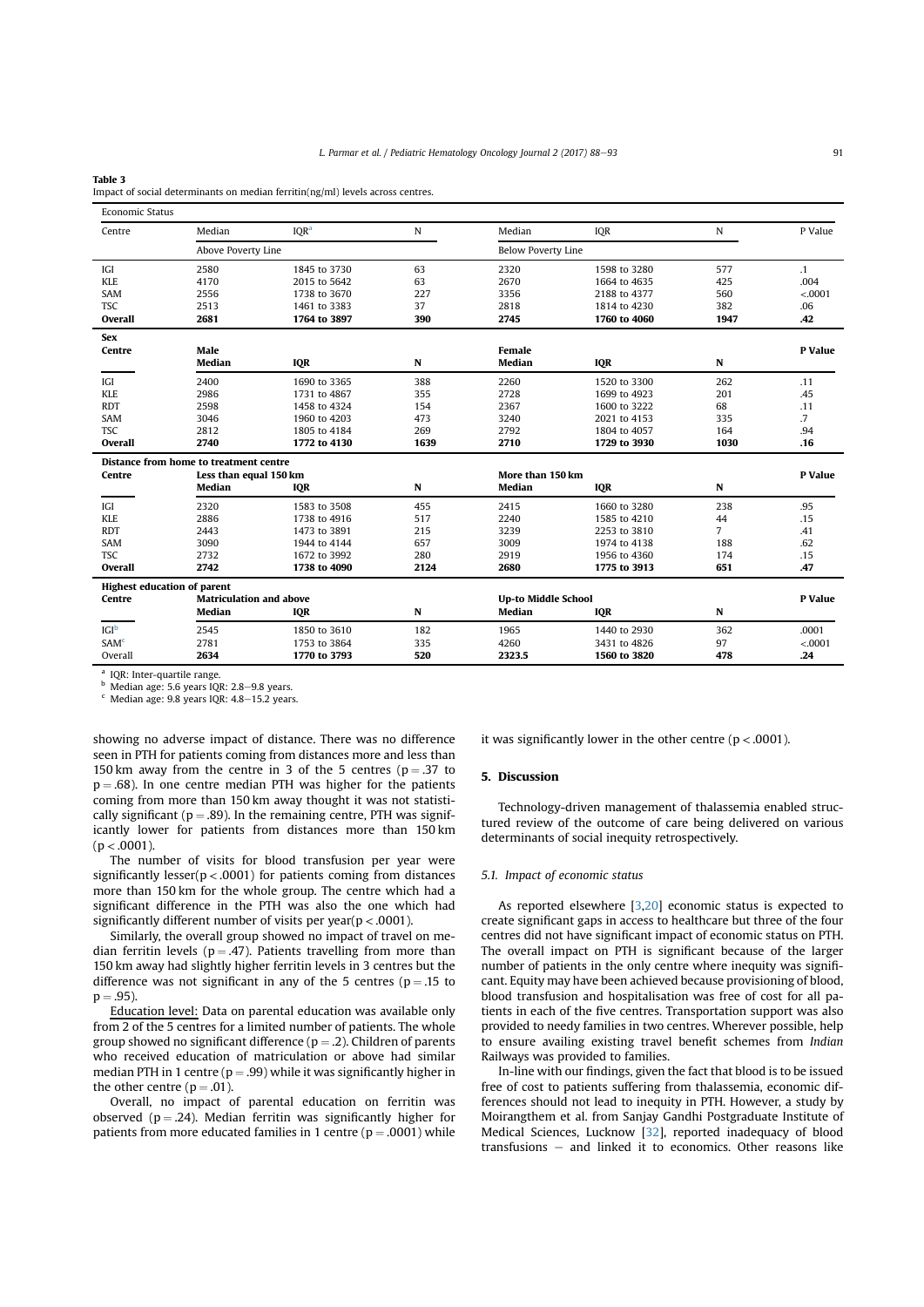difficulties in blood provisioning, transfusion policies etc. may be contributing to inadequacy of blood transfusions rather than economic reasons.

Ferritin level did not seem to be impacted by economic status. Each of the centres provided free chelation drugs to patients who could not afford the same while more well-off patients were expected to cover the cost of drugs. This may be the reason why one of the centres reported lower ferritin levels for BPL patients who are more likely to be on proper chelation. ThalCare enabled tracking of the purchase pattern of chelators against the prescribed doses and the inability to buy adequate chelators was used as a factor to decide who should be supported. The absence of universally available free chelation therapy was a vulnerability and may have contributed to the high ferritin levels seen in patients regardless of socio-economic status [33].

## 5.2. Impact of sex

Girls outperformed boys in PTH while no significant difference was seen in the serum ferritin level. While sex-based inequity did not show in the children being treated, there were only 2 females for every 3 males, indicating a potential bias against girls at recruitment itself.

#### 5.3. Impact of distance

Distance from the point of care also failed to cause inequity in all but 1 centres as far as PTH is concerned. That there was no inequity was seen in terms of ferritin levels in any centre may also be because ferritin is less likely to be influenced by distance. Two centres provided transportation support to patients who were found to miss their appointments because they did not have money to travel. Some patients also used the concession provided by Indian railways [34]. The fact that the centres deliver care within a few hours (typically 8 h for each patient) ensure that the overall loss of work for families of even those patients who need to travel significantly is not more than a day. The centre where inequity was seen in PTH related to the distance travelled by the patient did not have any specific interventions in place to bridge this inequity.

This finding is important for choosing between more specialised and better-equipped centres for management of chronic illnesses versus providing care in the vicinity. Our experience and belief has been that it is better to have centres which deliver better quality of care even if they are at a considerable distance, if assistance is available to travel for patients who need it. Our observations seem to suggest that this approach does not adversely impact health outcomes. Centres located in places which have large blood banks competent to attend to the specific blood requirements of thalassemia patients, with adequately and specifically trained staff and high volume of patients seeking treatment seem to do better in our experience.

#### 5.4. Impact of education level

Though three centres did not track the education of the parents, the overall experience from the remaining two shows no impact of parental education on health outcomes. These centres provide end to end care for thalassemia under one roof with patient's clinical status and history being tracked by the centre independently of the parents having to maintain records or give reminders. This approach may have significantly mitigated the negative impact of poor education on the ability of the parents to ensure proper treatment [35] The centres also had fixed staff nurses who were specifically trained to counsel families and keenly watch out for common problems that may affect treatment of the child. We believe staff that are trained, motivated and made a significant stakeholder to cater to the unique needs of a specific disease condition are deployed, gaps arising out of limited education and ignorance are bridged.

### 5.5. Variation between centres

Four of the five centres involved in the study started in last 6 years. There are significant differences in the age group of the patients they attend to and the status of iron overload at the time of recruiting patients (Fig 1). There are some customizations in the delivery of agreed upon clinical management strategies at some of the centres [36]. Thus inter centre variation has been kept outside the preview of this study.

Although half or more of transfused patients had critically high ferritin levels in excess of 2500 ng/mL, each one of the centres has shown a consistent drop in the average serum ferritin levels on a year on year basis (Fig 1). It may take a few more years of sustained chelation therapy to bring the serum ferritin to acceptable levels. Both health indicators, PTH and ferritin seem to agree, confirming the success of these centres to achieve significant health equity. The reliability demonstrated by our approach across centres holds promise for improving healthcare equity across the developing world and within resource-limited settings. Our experience demonstrates that equity can be achieved even against deep rooted social gradients like economic status, sex, distance of travel and parental education status.

#### 5.6. Factors that may have contributed to equity

It's hard to say whether equity was seen because these centres did not burden the families with the cost of care or due to other factors. Blood transfusions and lab investigations were free for all patients. Families were provided food while they waited to receive care. The appointments were communicated in advance and the treatment delivery happened swiftly once the patient arrived. One of the centre worked on Sundays to ensure that patients who need more frequent follow-ups don't lose upon academics and work. All these interventions may have contributed to unburdening families.

Our analysis is biased towards low-resource centres where care and management was largely supported by the treating hospital or non-profits. The experience involves mostly paediatric patients and



Fig. 1. The figure shows the mean ferritin levels for the participating centres. Consistent drop has been seen in last few years.